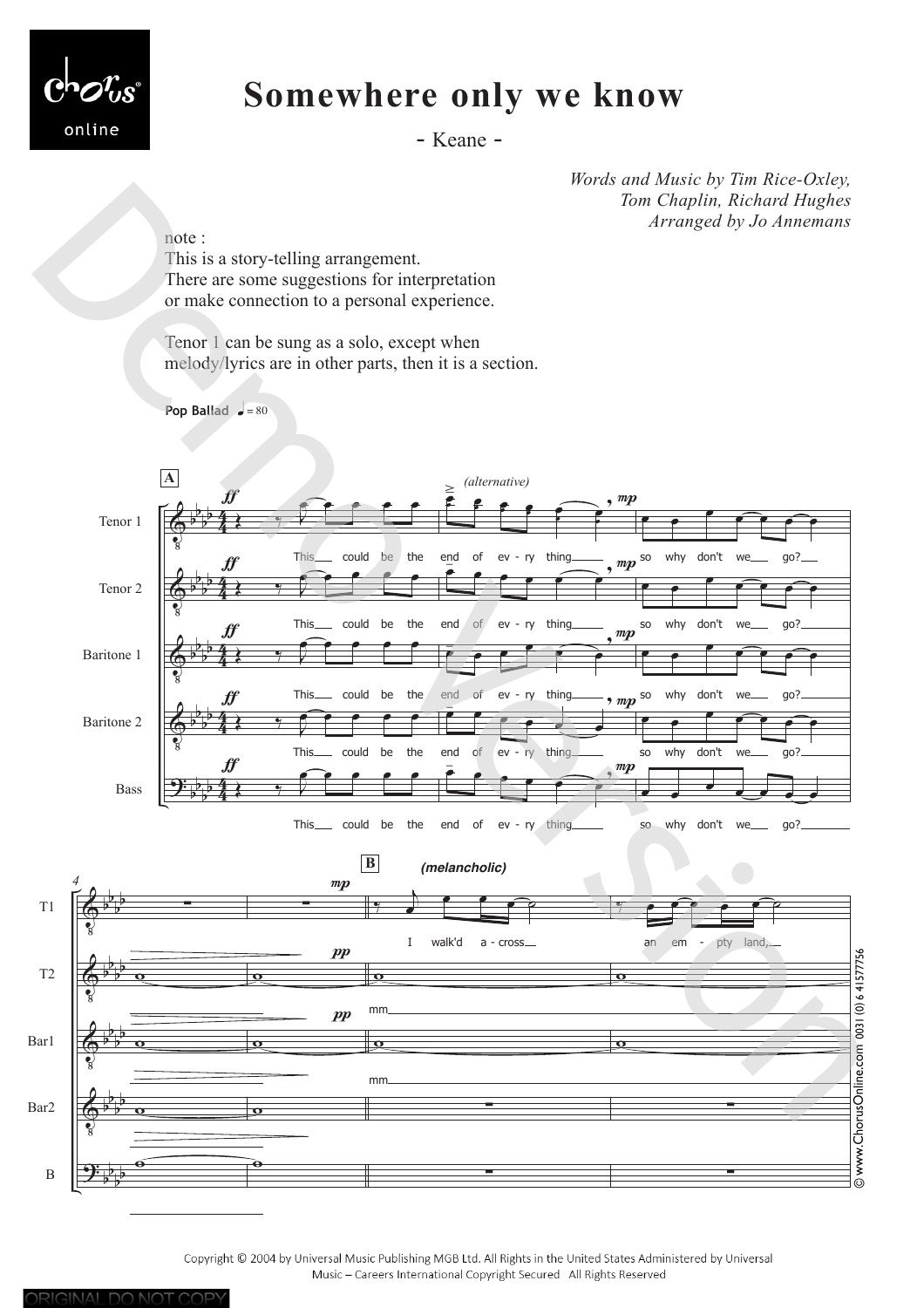## Somewhere only we know 3 TTBarBarB

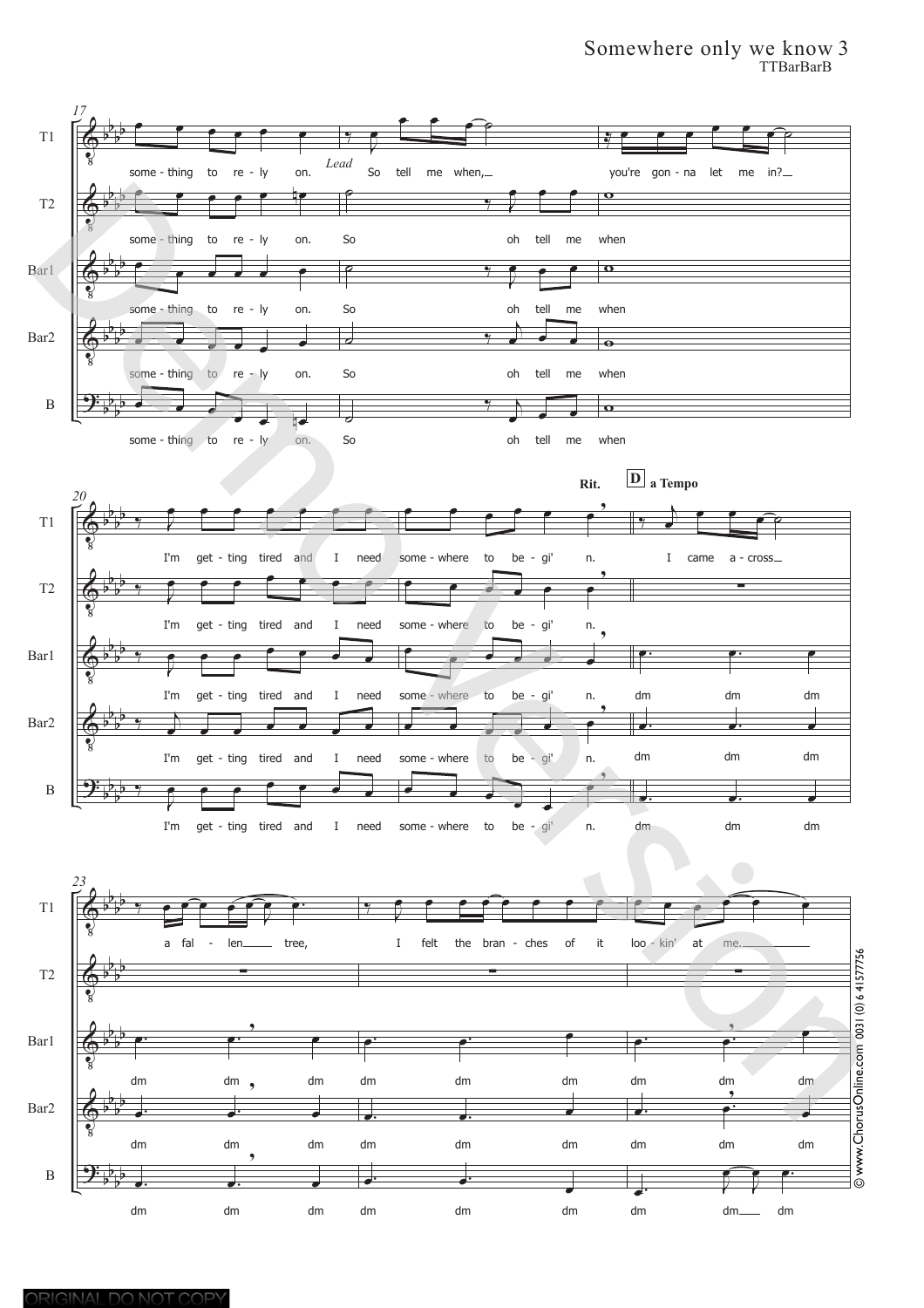## Somewhere only we know 5 TTBarBarB

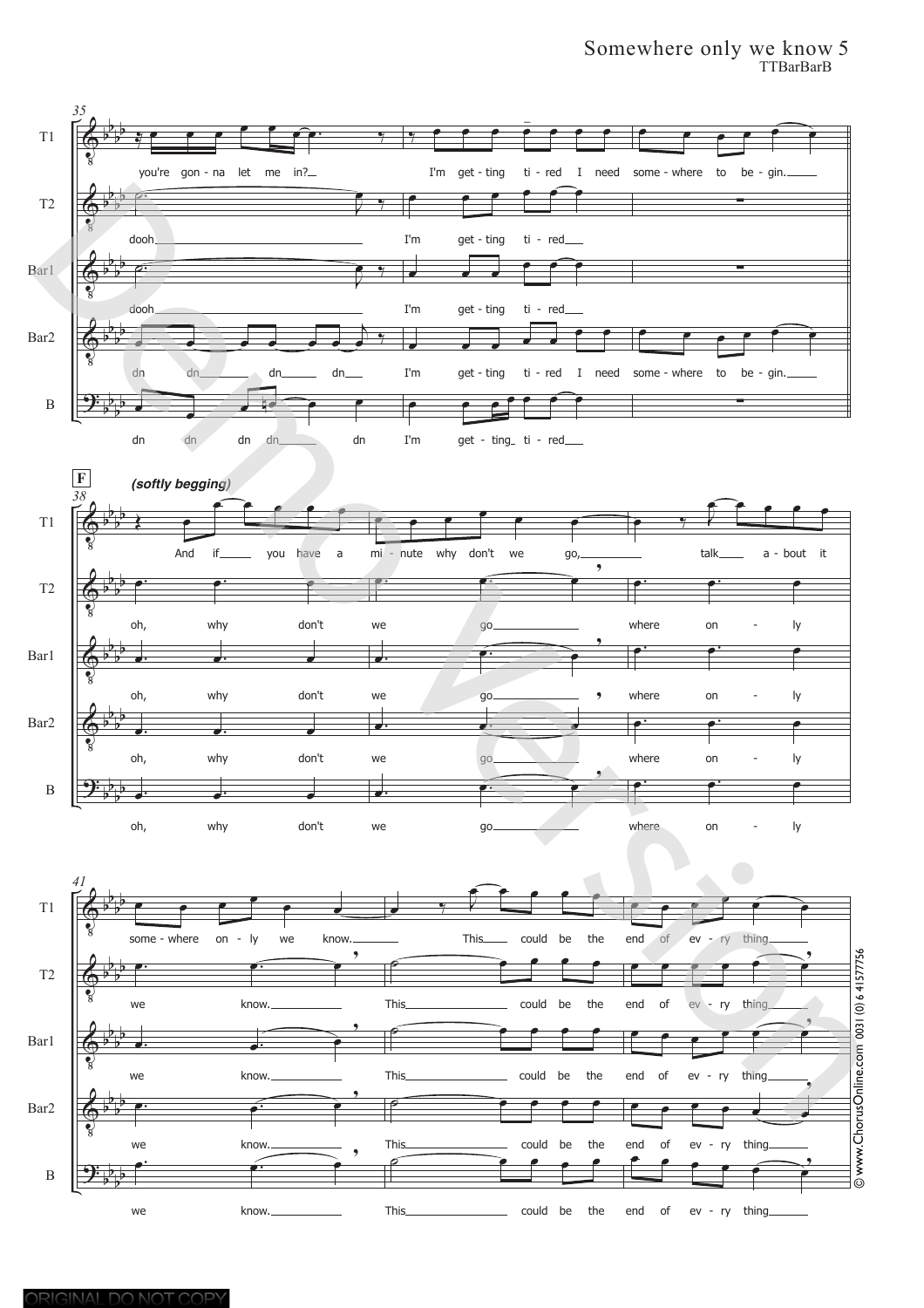## Somewhere only we know 7 TTBarBarB